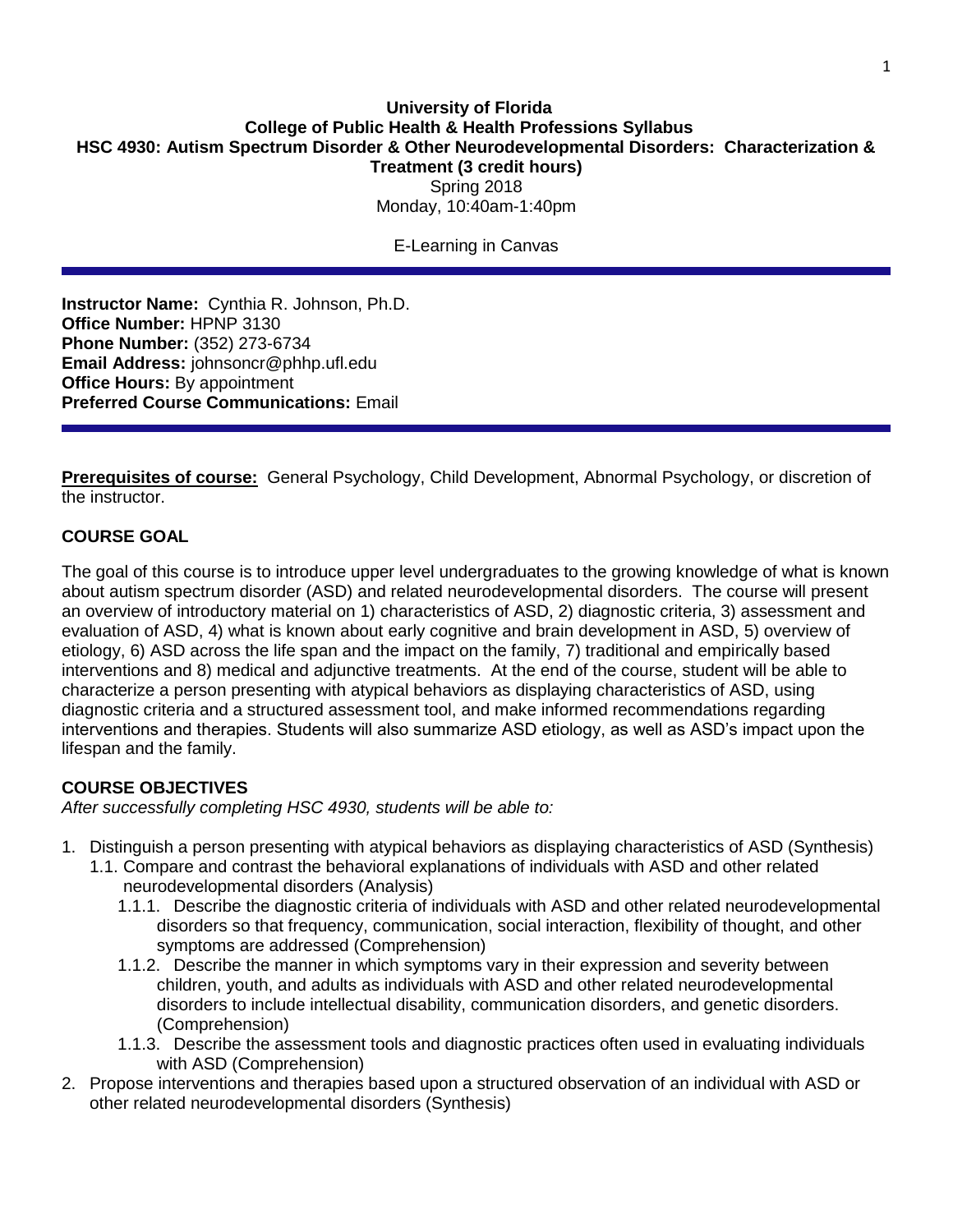- 2.1. Discriminate between the various interventions and therapies for individuals with ASD and other related neurodevelopmental disorders so that approaches to care, the evidence base, and alignment with individual needs are addressed (Analysis)
- 2.2. Select interventions and therapies that align with established needs of an individual with ASD (Application)
	- 2.2.1. Discuss the cognitive, physical, cultural, social, and emotional needs of individuals with ASD (Comprehension)
	- 2.2.2. Describe the biomedical approaches to treating individuals with ASD (Comprehension)
	- 2.2.3. Discuss the behavioral approaches to treating individuals with ASD (Comprehension)
	- 2.2.4. Describe the instructional methods in the education of individuals with ASD (Comprehension)
	- 2.2.5. Discuss the roles and responsibilities of therapists, teachers, and other associated persons in the treatments and interventions for individuals with ASD (Comprehension)
	- 2.2.6. Classify ASD interventions as traditional or empirically based (Comprehension)
	- 2.2.7. Give examples of medical and adjunctive treatments related to ASD (Comprehension)
	- 2.2.8. Describe the impact of ASD across the lifespan so that families and individuals are addressed (Comprehension)
- 3. Examine the possible etiologies of ASD so that the current evidence base is addressed. (Analysis)
	- 3.1.1. Discuss the current body of evidence provided by cognitive and brain imaging research so that brain development and ASD are addressed (Comprehension)
	- 3.1.2. Discuss the role genetics plays in the manifestation of ASD (Comprehension)
	- 3.1.3. Discuss the role of the environment in the manifestation of ASD (Comprehension)
	- 3.1.4. Describe common co-occurring medical issues in ASD
	- 3.1.5. Summarize the shared characteristics between ASD and other neurodevelopmental disorders (Comprehension)

**Methods of Instruction** Lecture, class discussion, and small- group and individual work will comprise the majority of class sessions. The role of the instructors will be to: present an overview of relevant topics, provide additional reading material and learning resources with up-to-date research findings, facilitate discussion of selected topics, and provide timely feedback. Expectations for students are to attend class fully prepared, participate in class discussions, and read assigned materials prior to class in preparation for lecture.

## **Required Course Materials**

Hall, L.J. (2013). Autism Spectrum Disorders: From theory to practice: 2<sup>nd</sup> Edition. Saddle River. NJ: Pearson. ISBN: 9780132658096.

Volkmar, F.R. & Wiesner, L.A. (2009). A practical guide to autism: What every parent, family member and teacher needs to know. Hoboken, NJ. John Wiley & Sons. ISBN: 978047039473

Other articles as listed above and posted on Canvas

## **Canvas**

Canvas is the course management system that you will use for this course. Canvas is accessed by using your Gatorlink account name and password at [http://lss.at.ufl.edu.](http://lss.at.ufl.edu/) There are several tutorials and student help links on the Canvas login site. If you have technical questions call the UF Computer Help Desk at 352 392-HELP or send email to [helpdesk@ufl.edu.](mailto:helpdesk@ufl.edu) You are responsible for checking your account prior to each class to determine how you should prepare for the upcoming class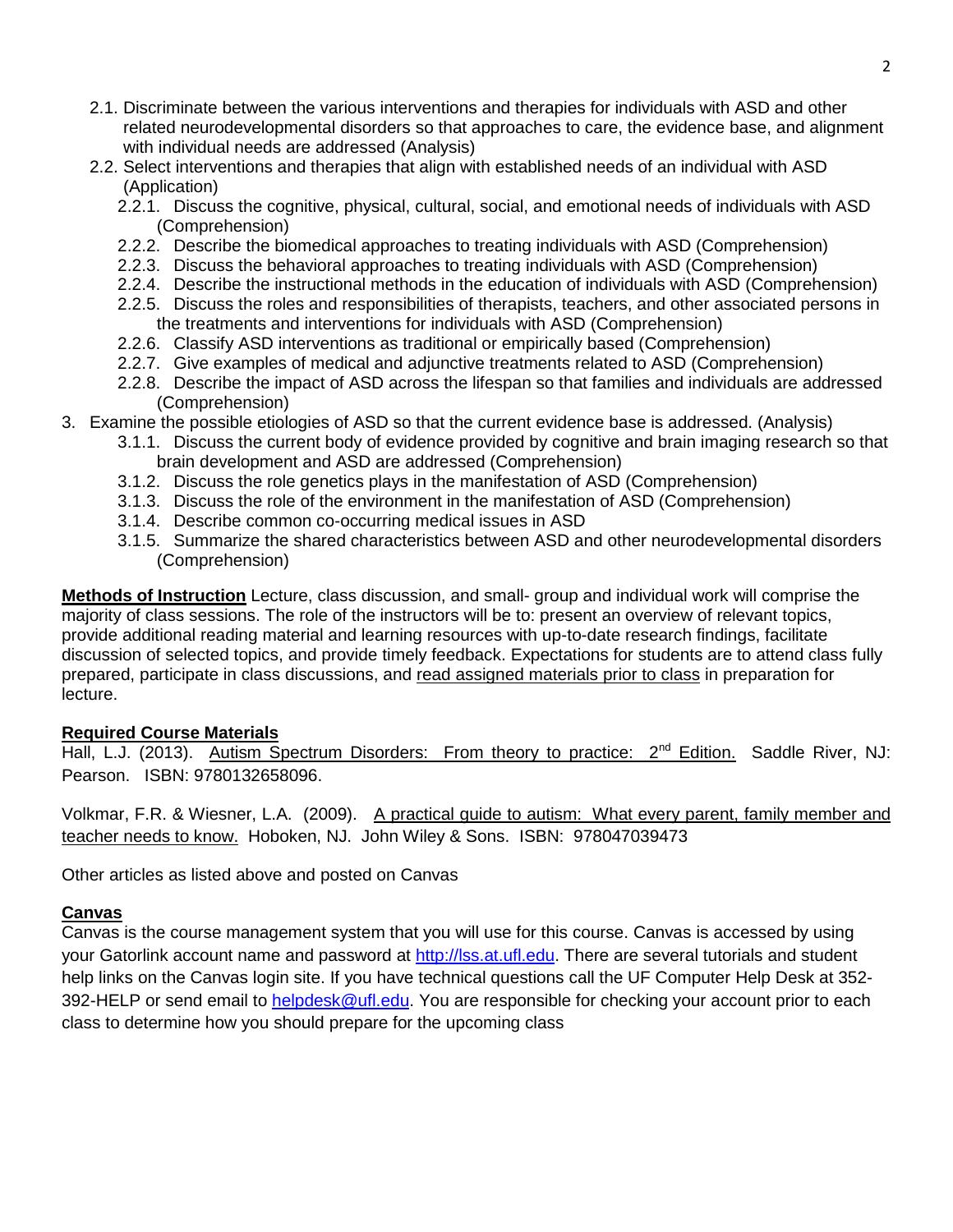# **DESCRIPTION OF COURSE CONTENT**

# **Topical Outline/Course Schedule**

| Week           | Date(s) | Topic(s)                                       | <b>Outside Readings &amp; Activity</b>                               |  |  |  |  |  |
|----------------|---------|------------------------------------------------|----------------------------------------------------------------------|--|--|--|--|--|
| 1              | 01/08   | <b>Introduction &amp; Canvas</b>               | Hall - Chapter 1                                                     |  |  |  |  |  |
|                |         | <b>Historical Overview</b><br>$\bullet$        | Volkmar - Chapter 1                                                  |  |  |  |  |  |
|                |         | Diagnostic Criteria of Autism Spectrum         | Autism Spectrum Disorder Fact Sheet                                  |  |  |  |  |  |
|                |         | <b>Disorder</b>                                |                                                                      |  |  |  |  |  |
|                | 01/15   | <b>HOLIDAY - No Class</b>                      |                                                                      |  |  |  |  |  |
| $\overline{2}$ | 01/22   | <b>Clinical Evaluation of ASD</b>              | Volkmar - Chapter 7                                                  |  |  |  |  |  |
|                |         | Early Signs of ASD                             |                                                                      |  |  |  |  |  |
|                |         | <b>Diagnostic Practices</b>                    |                                                                      |  |  |  |  |  |
| 3              | 01/29   | Differentiating ASD and other                  | https://youtu.be/NOeLwif45EY                                         |  |  |  |  |  |
|                |         | <b>Neurodevelopmental Disorders</b>            |                                                                      |  |  |  |  |  |
|                |         | <b>Intellectual Disabilities</b>               | <b>Intellectual Disability Fact Sheet</b>                            |  |  |  |  |  |
|                |         | <b>Communication Disorders</b>                 | <b>ADHD Fact Sheet</b>                                               |  |  |  |  |  |
|                |         | <b>ADHD</b>                                    | Specific Learning Disorders Fact Sheet                               |  |  |  |  |  |
|                |         | <b>Specific Learning Disorders</b>             | <b>Anxiety Fact Sheet</b><br>Reactive Attachment Disorder Fact Sheet |  |  |  |  |  |
|                |         | Anxiety / OCD                                  |                                                                      |  |  |  |  |  |
|                |         | <b>Reactive Attachment Disorder</b>            |                                                                      |  |  |  |  |  |
|                |         |                                                |                                                                      |  |  |  |  |  |
| $\overline{4}$ | 02/05   | <b>Clinical Evaluation - other areas</b>       | Hall- Chapter 2                                                      |  |  |  |  |  |
|                |         | <b>Cognitive Assessment</b>                    | Volkmar - Chapter 3                                                  |  |  |  |  |  |
|                |         | Language Assessment                            | Guest speaker                                                        |  |  |  |  |  |
|                |         | <b>Adaptive Behaviors</b>                      |                                                                      |  |  |  |  |  |
| 5              | 02/12   | Neuropsychological measures                    |                                                                      |  |  |  |  |  |
|                |         | <b>Etiology</b><br>Genetics                    | Volkmar - Chapter 2                                                  |  |  |  |  |  |
|                |         | Environmental                                  | Miles (2011)                                                         |  |  |  |  |  |
|                |         | Other genetic neurodevelopmental               |                                                                      |  |  |  |  |  |
|                |         | disorders with shared characteristics          |                                                                      |  |  |  |  |  |
|                |         | (Fragile X, Tuberous Sclerosis)                |                                                                      |  |  |  |  |  |
|                |         | <b>EXAM1</b>                                   |                                                                      |  |  |  |  |  |
| 6              | 02/19   | <b>Early Cognitive &amp; Brain Development</b> | Rutter, M. (2011) Progress in autism.                                |  |  |  |  |  |
|                |         | What has brain imaging taught us?              | Robinson et al. (2009). Executive                                    |  |  |  |  |  |
|                |         | What has cognitive studies of ASD taught       | function in children with ASD.                                       |  |  |  |  |  |
|                |         | us?                                            |                                                                      |  |  |  |  |  |
| $\overline{7}$ | 02/26   | <b>Comorbid / Associated Conditions</b>        | Volkmar - Chapters 12, 14, & 17                                      |  |  |  |  |  |
|                |         | Sleep                                          |                                                                      |  |  |  |  |  |
|                |         | Feeding                                        |                                                                      |  |  |  |  |  |
|                |         | <b>Disruptive Behaviors</b>                    |                                                                      |  |  |  |  |  |
|                |         | <b>Seizures</b>                                |                                                                      |  |  |  |  |  |
|                | 03/05   | <b>SPRING BREAK - No Class</b>                 |                                                                      |  |  |  |  |  |
|                |         |                                                |                                                                      |  |  |  |  |  |
|                |         |                                                |                                                                      |  |  |  |  |  |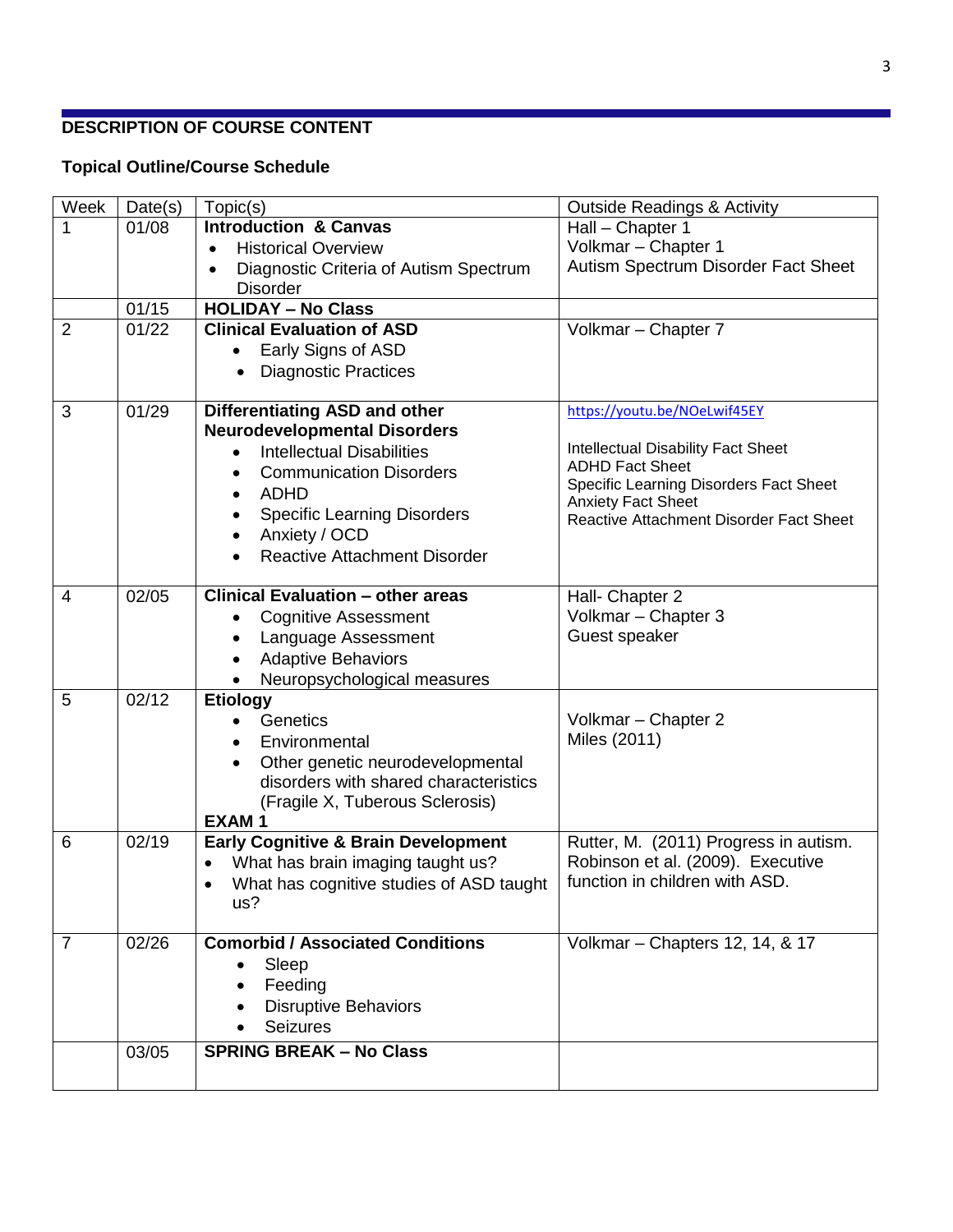| Week | Date(s) | Topic(s)                                              | <b>Outside Readings &amp; Activity</b>   |
|------|---------|-------------------------------------------------------|------------------------------------------|
| 8    | 03/12   | <b>Traditional Therapies</b>                          | Lang, O'Reilly, Healy et al. (2012)      |
|      |         | Speech / Language Therapy<br>$\bullet$                | Guest Speakers - Speech pathologist      |
|      |         | <b>Occupational Therapy</b><br>$\bullet$              | & Occupational therapist                 |
|      |         | <b>Physical Therapy</b><br>$\bullet$                  | Guest speakers                           |
|      |         | <b>Psychological Therapy</b><br>$\bullet$             |                                          |
|      |         |                                                       |                                          |
| 9    | 03/19   | <b>Psychosocial Interventions</b>                     | Hall - Chapter 4, 5, & 6                 |
|      |         | Applied Behavior Analysis Paradigms                   | <b>Guest Speaker from Florida Autism</b> |
|      |         | Developmental & Social-Relational<br>$\bullet$        | Center                                   |
|      |         | Approaches                                            | Guest speaker                            |
|      |         | <b>TEACCH</b>                                         |                                          |
|      |         | <b>EXAM2</b>                                          |                                          |
| 10   | 03/26   | <b>Emphasis on Communication &amp; Social</b>         | Hall - Chapter 8 & 9                     |
|      |         | <b>Skills</b>                                         |                                          |
|      |         | <b>ABA Verbal Behavior</b><br>$\bullet$               |                                          |
|      |         | Augmentative / Assistive<br>$\bullet$                 |                                          |
|      |         | <b>Communication Systems</b>                          |                                          |
|      |         | <b>Functional Communication Approach</b><br>$\bullet$ |                                          |
| 11   | 04/02   | ASD across the lifespan & Family Impact               | Hall - Chapter 10                        |
|      |         | School Aged                                           | Volkmar - Chapter 8, 9, 19               |
|      |         | Adolescent                                            | Guest speakers from CARD                 |
|      |         | <b>Transition to Adulthood</b>                        |                                          |
|      |         | <b>Advocacy and Support</b>                           |                                          |
| 12   | 04/09   | <b>Biological Interventions</b>                       |                                          |
|      |         | Psychopharmacology                                    | Volkmar - Chapter 15 & 18                |
|      |         | Diet<br>$\bullet$                                     | Guest Speaker - Child Psychiatrist       |
|      |         | Supplements                                           |                                          |
|      |         | Others<br>$\bullet$                                   |                                          |
| 13   | 04/16   | <b>Individual Projects Due</b>                        |                                          |
|      |         | <b>Small Group Projects Due - In Class</b>            |                                          |
|      |         |                                                       |                                          |
| 14   | 04/23   | Exam <sub>3</sub>                                     |                                          |
|      |         |                                                       |                                          |

## **COURSE POLICIES**

**Class attendance** is considered an integral part of the learning experience as class discussions and lectures will include valuable material covered in the examinations that is not otherwise covered in the textbook. However, class attendance will not be taken. Thus, students are expected to attend all classes and participate in class discussions to have exposure to this information; however, class attendance will not be calculated into your final grade in the course. If students must be absent, they will be responsible for any missed material by acquiring lecture notes from other students who attended. Some material presented in lectures will not be in the texts and will be included on examinations. Thus, reduced attendance can be expected to result in a lower course grade. Requirements for class attendance and make-up exams, assignments, and other work in this course are consistent with university policies that can be found in the online catalog at: [https://catalog.ufl.edu/ugrad/current/regulations/info/attendance.aspx.](https://catalog.ufl.edu/ugrad/current/regulations/info/attendance.aspx)

**Please do not email your instructors to let them know about your planned or unplanned absences, as your attendance will not make up any part of your grade**.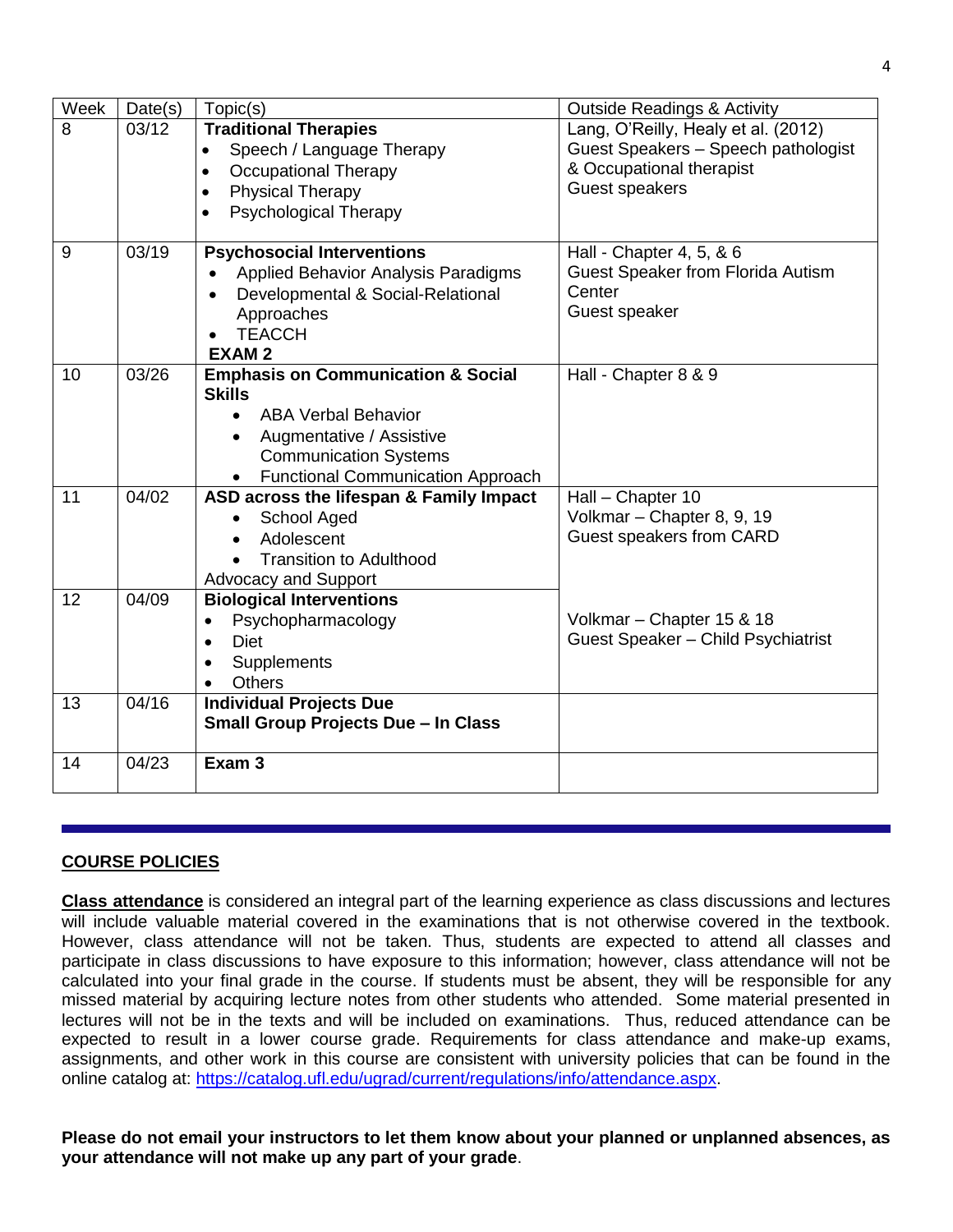## **Policy related to make-up work**

We expect you to attend and to be prepared to participate in all class sessions. Personal issues with respect to fulfillment of course requirements will be handled on an individual basis. If you must miss an exam because of a foreseeable conflict (i.e., professional conference, athletic competition, religious observance, etc.) you are expected to notify us immediately to set-up alternative arrangements *prior* to the exam date. If a student is not in class for an exam due to an illness or medical emergency, they will be required to provide a statement from their healthcare provider documenting the illness or medical emergency. Requirements for make-up exams, assignments, and other work in this course are consistent with university policies that can be found in the online catalog at: [https://catalog.ufl.edu/ugrad/current/regulations/info/attendance.aspx.](https://catalog.ufl.edu/ugrad/current/regulations/info/attendance.aspx)

### **Reporting illnesses and family emergencies**

In the event you experience an unexpected illness, family, or otherwise personal emergency please notify us immediately to set-up alternative arrangements.

## **COURSE REQUIREMENTS AND GRADING**

**Exams:** There will be **3 non-cumulative exams** that will be comprised of a variety of multiple choice questions and short answer questions. Class attendance will be rewarded via the inclusion of in-class information in each exam that is not be covered in the textbook.

**Individual Project:** Students will be required to watch a diagnostic assessment and identify observed typical and atypical behaviors using a structure observation form and then provide recommendations from what is learned during the semester.

**Small Group Project & Presentation:** Students will be provided severak case vignettes. The small groups will work together on case formulation to include likely diagnosis, areas where they will would like to gather additional information, intervention targets, possible evidence based treatments and rationale for these, family and other contextual considerations as well as identification of barriers.

| <b>Requirement</b>         | Due date   | % of final grade |
|----------------------------|------------|------------------|
| Exam $#1$                  | 02/12/2018 | 25.00%           |
| Exam $#2$                  | 03/19/2018 | 25.00%           |
| Exam $#3$                  | 04/23/2018 | 25.00%           |
| <b>Individual Project</b>  | 04/16/2018 | 15.00%           |
| <b>Small Group Project</b> | 04/16/2018 | 10.00%           |

## **SCHEDULE**

*Online Faculty Course Evaluation Process:* Students are expected to provide feedback on the quality of instruction in this course by completing online evaluations at [https://evaluations.ufl.edu.](https://evaluations.ufl.edu/) Evaluations are typically open during the last two or three weeks of the semester, but students will be given specific times when they are open. Summary results of these assessments are available to students at: [https://evaluations.ufl.edu/results/.](https://evaluations.ufl.edu/results/)

# **Grading Scale**:

| Percentage | $93.00 -$  | $90.00 -$ | $87. -$ | 83.00- | $80.00\%$ - | 77.00- | 73.00-      | 70.00- | 67.00- | 63.00- | 60.00- | <b>Below</b> |
|------------|------------|-----------|---------|--------|-------------|--------|-------------|--------|--------|--------|--------|--------------|
| earned in  | $100.00\%$ | 92.99%    | 89.99%  | 86.99% | 82.99%      | 79.99% | 76.99%      | 72.99% | 69.99% | 66.99% | 62.99% | 60.99%       |
| class      |            |           |         |        |             |        |             |        |        |        |        |              |
| Letter     | n          | А-        | $B+$    | в      | в-          | C+     | $\sim$<br>ີ | ⌒<br>ີ | D+     |        | D-     |              |
| Grade      |            |           |         |        |             |        |             |        |        |        |        |              |
| equivalent |            |           |         |        |             |        |             |        |        |        |        |              |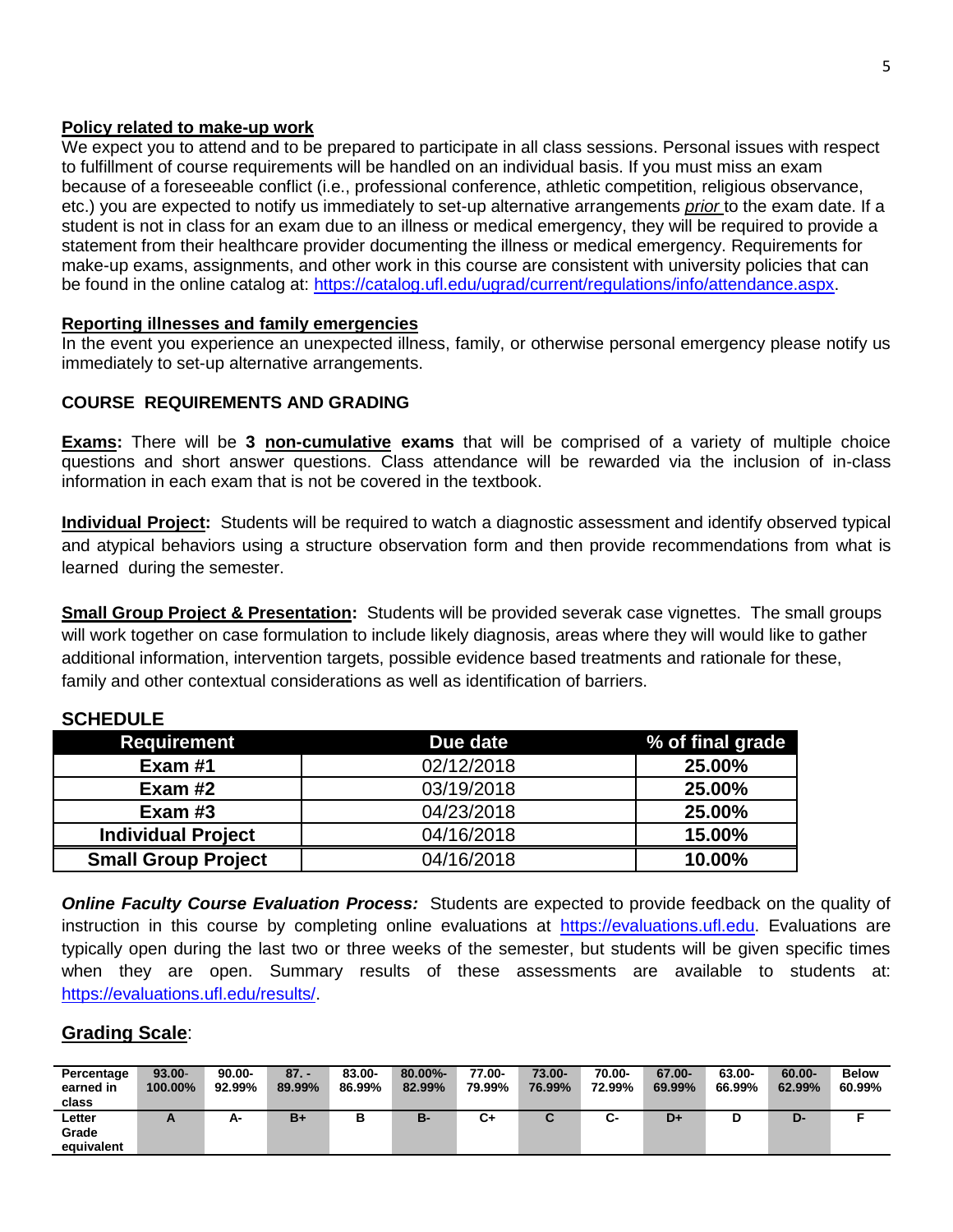| Letter<br>Grade        |     | А-   | $B+$ | в                | в-   | C+   | C.  | <b>C-</b> | D+   | D   | D-   | Е   | WF  |     | NG  | $S-U$ |
|------------------------|-----|------|------|------------------|------|------|-----|-----------|------|-----|------|-----|-----|-----|-----|-------|
| Grade<br><b>Points</b> | 4.0 | 3.67 | 3.33 | 3.0 <sub>1</sub> | 2.67 | 2.33 | 2.0 | 1.67      | 1.33 | 1.0 | 0.67 | 0.0 | 0.0 | 0.0 | 0.0 | 0.0   |

For greater detail on the meaning of letter grades and university policies related to them, see the Registrar's Grade Policy regulations at:

#### <http://catalog.ufl.edu/ugrad/current/regulations/info/grades.aspx>

#### **Policy Related to Make up Exams or Other Work**

Students who must miss an assignment or exam deadline because of conflicting professional or personal commitment must make prior arrangements with the instructor. If an examination must be missed because of illness, a doctor's note is required.

Requirements for class attendance and make-up exams, assignments, and other work in this course are consistent with university policies that can be found in the online catalog at:

<https://catalog.ufl.edu/ugrad/current/regulations/info/attendance.aspx>

Any requests for make-ups due to technical issues MUST be accompanied by the ticket number received from LSS when the problem was reported to them. The ticket number will document the time and date of the problem. You MUST e-mail your instructor within 24 hours of the technical difficulty if you wish to request a make-up.

#### **STUDENT EXPECTATIONS, ROLES, AND OPPORTUNITIES FOR INPUT**

#### **Classroom Etiquette**

Please refrain from using I-pods or cell phones or any other electronic devices during class as it is distracting and inconsiderate of other students and the instructor. Cell phones must be placed on silent or turned off during class. Any use of a cell phone during class (i.e., chatting, texting) will be considered a violation of this policy as it disrupts other students from learning. Students who violate this policy will be asked to leave and will lose 1% of their final grade per violation. Please speak to the instructors prior to the beginning of class if you experience an emergency that requires you to leave the room to take a phone call.

Please do not arrive late to class or disrupt the class as it is distracting and inconsiderate of other students and the instructor.

To the extent permitted by facility rules and restrictions, you may bring food and/or beverages to class as long as it does not interfere with your ability to work and/or participate in class and as long as it does not interfere with or your classmates' ability to work and participate in class. You will be expected to clean-up after yourself and dispose of all trash before leaving the classroom.

#### **Academic Integrity**

Students are expected to act in accordance with the University of Florida policy on academic integrity. As a student at the University of Florida, you have committed yourself to uphold the Honor Code, which includes the following pledge: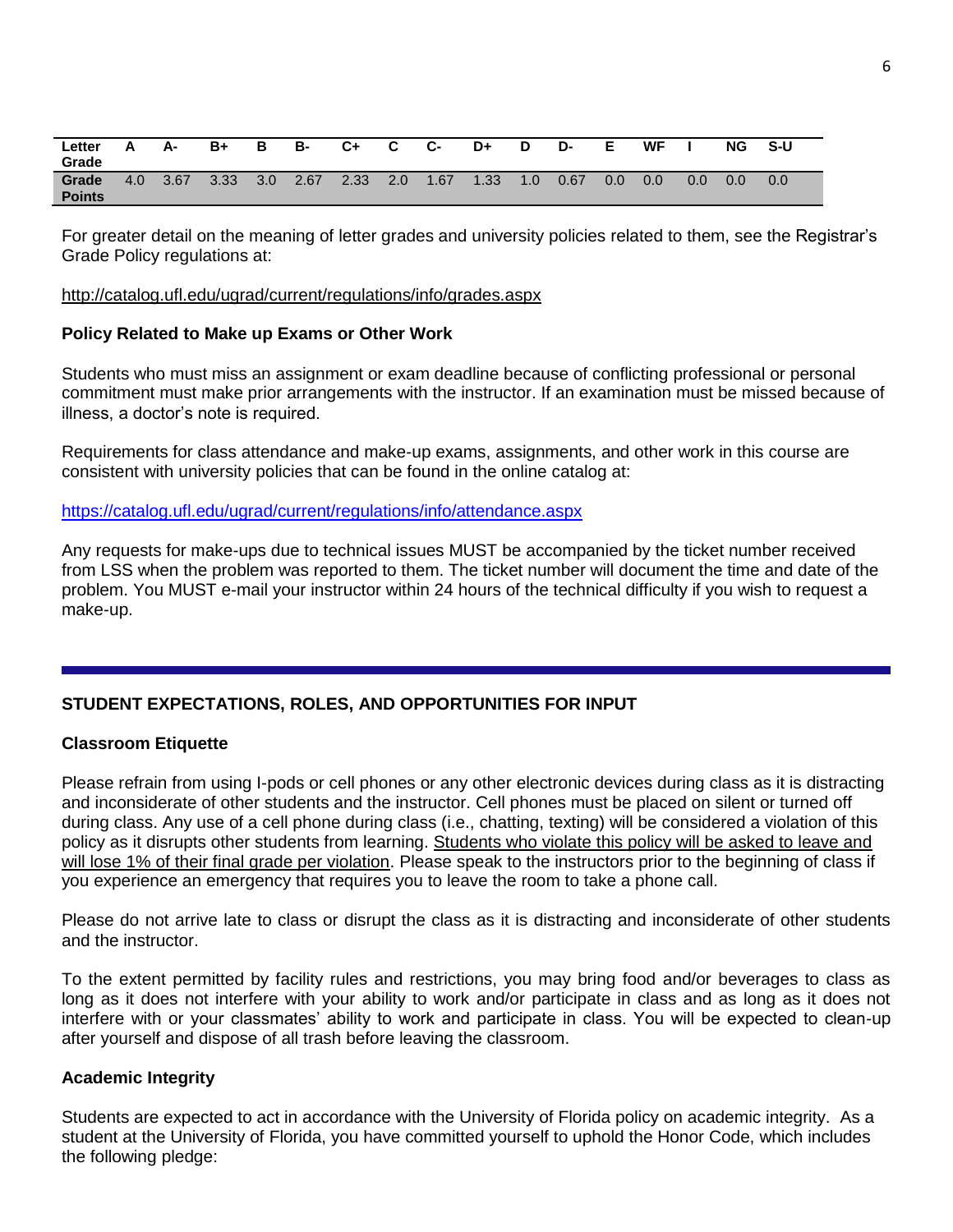## "**We, the members of the University of Florida community, pledge to hold ourselves and our peers to the highest standards of honesty and integrity**."

You are expected to exhibit behavior consistent with this commitment to the UF academic community, and on all work submitted for credit at the University of Florida, the following pledge is either required or implied:

## **"On my honor, I have neither given nor received unauthorized aid in doing this assignment."**

It is your individual responsibility to know and comply with all university policies and procedures regarding academic integrity and the Student Honor Code. Violations of the Honor Code at the University of Florida will not be tolerated. Violations will be reported to the Dean of Students Office for consideration of disciplinary action. For additional information regarding Academic Integrity, please see Student Conduct and Honor Code or the Graduate Student Website for additional details:

#### <https://www.dso.ufl.edu/sccr/process/student-conduct-honor-code/> <http://gradschool.ufl.edu/students/introduction.html>

Please remember cheating, lying, misrepresentation, or plagiarism in any form is unacceptable and inexcusable behavior.

## **Online Faculty Course Evaluation Process** *optional in UF Template*

Students are expected to provide feedback on the quality of instruction in this course by completing online evaluations at [https://evaluations.ufl.edu](https://evaluations.ufl.edu/) so make sure you include a statement regarding the value and expectation for student participation in course evaluations. We suggest you include a comment regarding how you will use the evaluations (e.g. to make specific improvements to the course and teaching style, assignments, etc.). It is also important to make some statement regarding the direct influence they have on faculty tenure and promotion, so your input is valuable. Evaluations are typically open during the last two or three weeks of the semester, but students will be given specific times when they are open. Summary results of these assessments are available to students at [https://evaluations.ufl.edu/results/](https://evaluations.ufl.edu/results/ )

## **SUPPORT SERVICES**

## **Accommodations for Students with Disabilities**

If you require classroom accommodation because of a disability, you must register with the Dean of Students Office [http://www.dso.ufl.edu](http://www.dso.ufl.edu/) within the first week of class. The Dean of Students Office will provide documentation to you, which you then give to the instructor when requesting accommodation. The College is committed to providing reasonable accommodations to assist students in their coursework.

## **Counseling and Student Health**

Students sometimes experience stress from academic expectations and/or personal and interpersonal issues that may interfere with their academic performance. If you find yourself facing issues that have the potential to or are already negatively affecting your coursework, you are encouraged to talk with an instructor and/or seek help through University resources available to you.

- The Counseling and Wellness Center 352-392-1575 offers a variety of support services such as psychological assessment and intervention and assistance for math and test anxiety. Visit their web site for more information: [http://www.counseling.ufl.edu.](http://www.counseling.ufl.edu/) On line and in person assistance is available.
- You Matter We Care website: [http://www.umatter.ufl.edu/.](http://www.umatter.ufl.edu/) If you are feeling overwhelmed or stressed, you can reach out for help through the You Matter We Care website, which is staffed by Dean of Students and Counseling Center personnel.